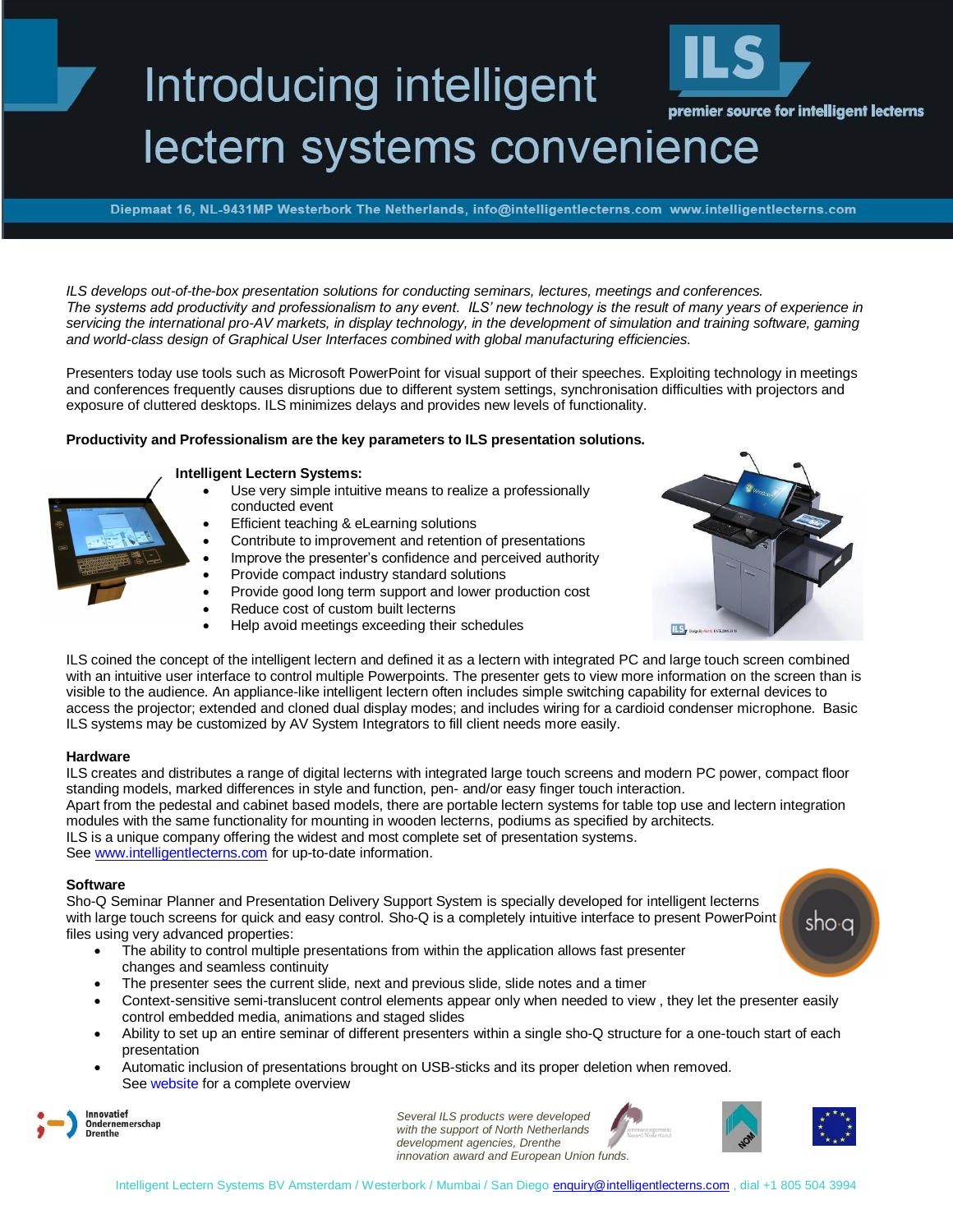# *Interactive lectures and team work: the SpeakersCorner Lectern family*

# **ILS 16P SpeakersCorner**

Beautiful workmanship in a pillar style pre-wired lectern with tilt-able touch display options. Includes 4-way USB and serial rotary dial plus EXTRON 4-way VGA+audio switch to select inputs: internal PC and 1-2 extra notebooks and/or visualizer.

An additional 2-way VGA/audio switch assures continuous display. Inside cabinet is ample room for any common PC. 2 Microphones sockets, LAN and USB hubs. Comes pre-wired for all devices.

**ILS 16PV includes ILS 19"W or 22"W pen display ILS 16PW includes Wacom DFT720 17" pen display ILS 16PS includes SMART Sympodium ID370 17" pen display** *Upon request we integrate our standard PC solution.*



 **There is room for 2 extra notebooks or visualizer on the wing tables. Just plug them into the connectors present.**



**Swiss design, German built quality**

# **ILS 24P SpeakersCorner Dual switching for continuous display**

Same power, more flexibility, more space… full 19" square rack inside Insert a powerhouse for streaming presentations, control audio and camera. All the tools integrate into one beautiful podium to broadcast your subject or for teamwork play..





**ILS16 & ILS24 Tablets adjustment ILS 24PV includes ILS22"W or 26" ILS 24PS includes SMART Sympodium DT77 ILS 24G includes ILS22G APR glass touch PC plate ILS24HX includes mounts for 22" SMART, WACOM touch displays and 12" touch monitor, secure access, 12U 19"rack ILS24HF adds complete control system and audio**

### *Install Sho-Q Presenter to instantly access multiple presentations seamlessly*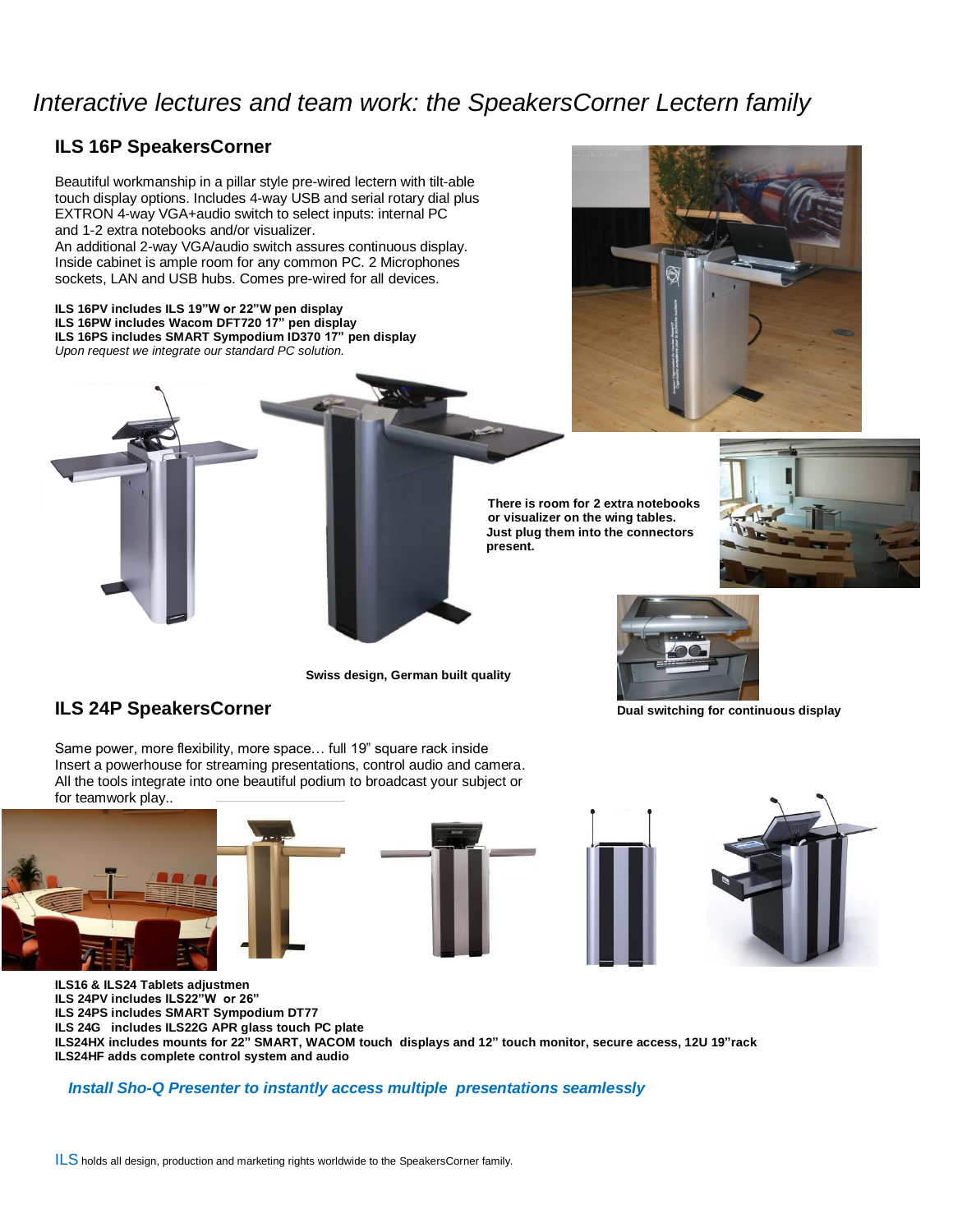

# **The ILS12X Workstation**

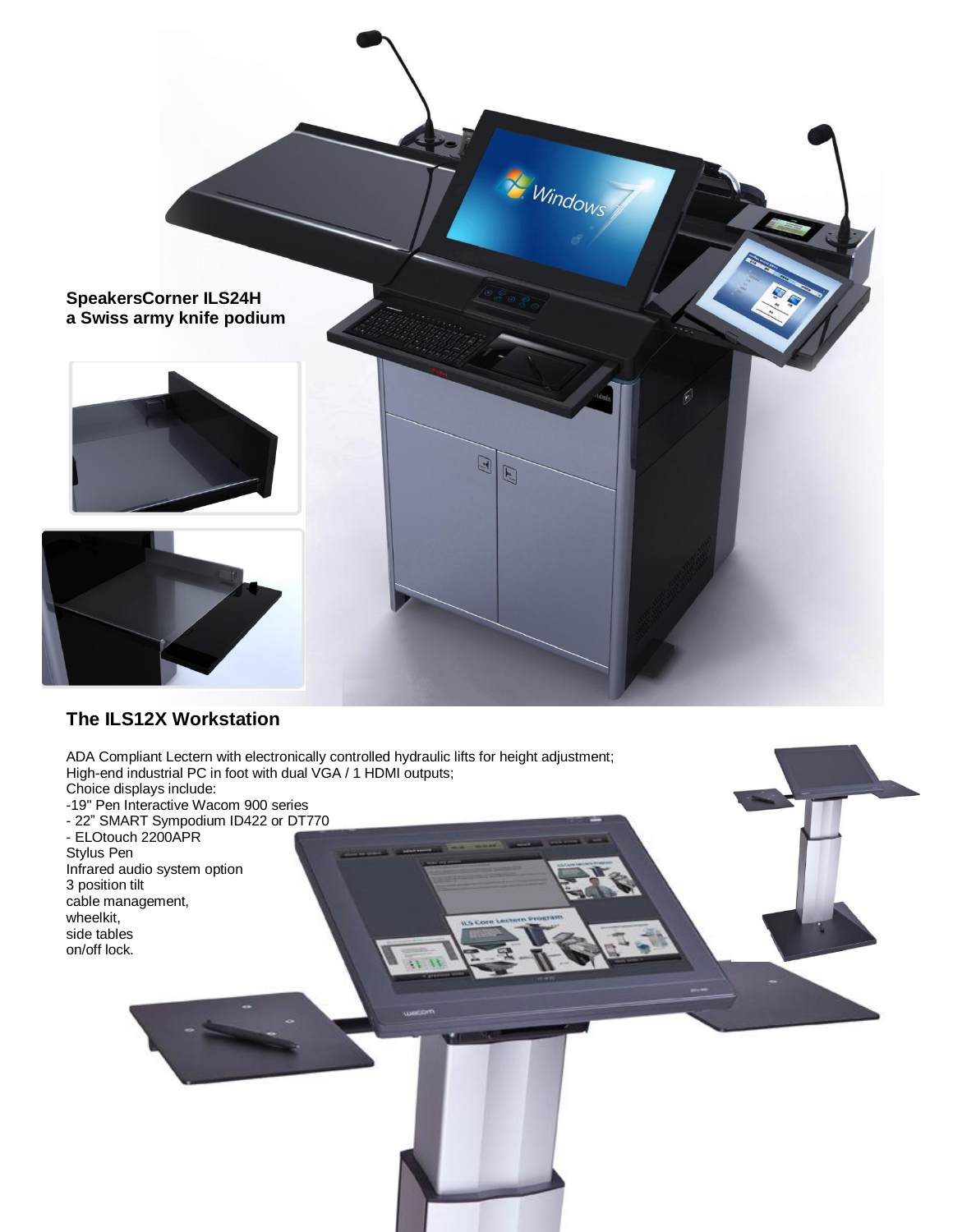# *ILS Presenter lectern family*

# **ILS 21RL Sho-Q Presenter Productivity Console**

Comfortable 20" wide screen touch monitor with latest PC package on sleek but solid floor-standing solution. Lift height adjustment includes cable management. Comfortable grips, decoupled XLR mic socket and lighting over DIN A4 / A-size area next to the monitor.

#### Combined with sho-Q presenter support tools, the system adds confidence to the user

and productivity to meetings - with seamless execution of multiple presentations.

Includes Core2Duo PC, Intel m/b, 2GB, 80GB HDD, XP Pro or VISTA Front access: 3 USB, 1 Firewire, DVD, multi-card reader Top: electrical height control switch, reading light switch XLR3 microphone socket, XLR4 Littlite socket Monitor: 20"wide screen resistive touch Output: XLR3, PC audio jack, LAN, DVI-D Optional output: VGA sub15

**ILS 21RT: portable tabletop lectern version**

# **ILS 22G Sho-Q-box Presenter Control Console**

Our top model ILS 22G represents a series of very advanced all-in-one presentation solutions. The very versatile 1.5" – 3" flat package consists of touch glass lectern top, high performance industrial grade board PC and 22" wide monitor with control functions around the display.



**Internal: Core2Duo T5500 80GB HDD I/O: DVI-I, 3x RS232, 10x relays, LAN hub MiniXLR3, MiniXLR4, PC Audio Controls: on/off projector, lights, touch, audio level, microphone mute/adjust, display mirror/span, shortcuts to sho-Q, desktop, jump any other defined functions, and more…**



All technology you wanted from a lectern is implemented in this  $65 \times 50 \times 4 - 7$  cm – a large pizza box – package.

Drop in, or integrate on any wooden custom designed lectern or podium, lay it on the table as a portable lectern, or buy it with the ILS electrical lift pedestal or its SpeakerCorner cabinet for a complete solution. *All lectern and presentation functions can be controlled from a control room PC.*

The ILS 22G makes use of ground-braking multi-frame direct touch technology that uses multiple sensors to control both the touch screen driven software and selective back-lit touch fields for keyboard and mouse, for annotation, room and source control and direct PC control functions – all from a single glass plate. Function dependent lighting.

Includes 2 XLR microphone mounts on top of which one is pre-amplified. This is a 3" thick package, with all intelligence needed in a lectern that can drop into any lectern or podium, fitting architects and customers styling needs.

> Custom glass touch frames possible. System integrators add value by programming the touch control functions to adapt the system to the client needs.

### **ILS 22G for integration purposes**

**ILS 22GL mounted on ILS's beautiful wide range electrical pillar and foot ILS 22GT on table feet as portable unit**

**Includes SpeakersCorner cabinet way and 2-way EXTRON switchers that are controlled from the ILS 22G glass plate, USB & LAN hub, full 19" rack inside lockable cabinet, wing tablets come pre-wired for notebooks/camera.**

Intelligent Lectern Systems BV Amsterdam / Westerbork / Mumbai / San Diego enterproducernic [enquiry@intelligentlecterns.com](mailto:enquiry@intelligentlecterns.com) , dial +1 805 504 3994 Product specifications are subject to change. 100101US **All rights are owned by Intelligent Lectern Systems BV**